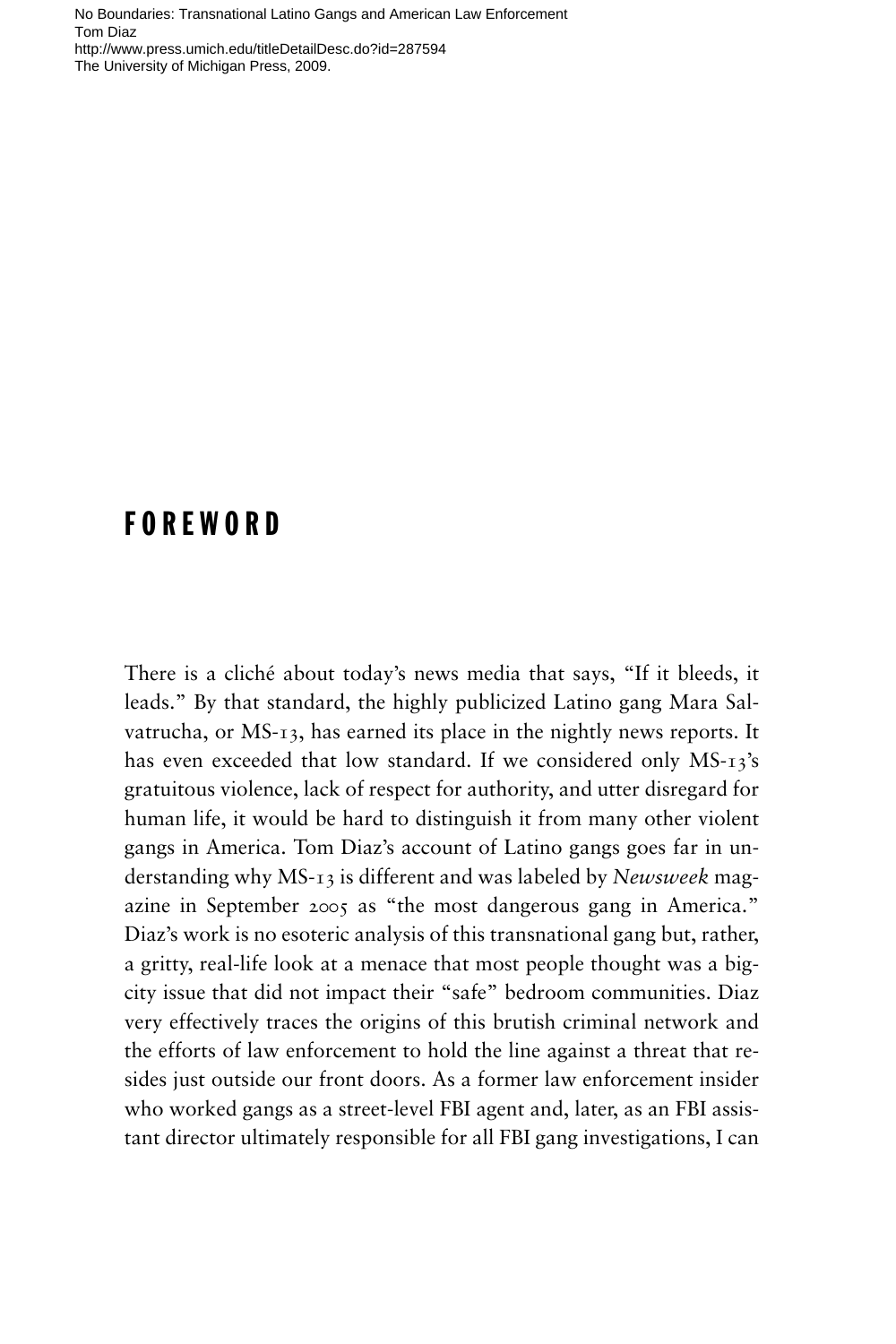attest that the most unsettling aspect of this book is that it is 100 percent accurate. Diaz's research is impeccable, and his insights are spot-on.

During my twenty-five-year tenure in law enforcement, I saw an alarming increase in gangs and gang membership across the country. According to recent surveys, more than twenty thousand gangs are active in the United States, with over 780,000 members. It is important to understand that gangs like MS-13 and 18th Street are different from traditional criminal "syndicates," such as La Cosa Nostra or Russian organized crime, whose "families" are highly regimented, hierarchal, and almost businesslike. Street gangs are less evolved on the criminal ladder. They are criminal networks whose structure is more informal and less disciplined. Like a cancer, their particular brand of brutality and random violence demoralizes and erodes entire communities.

True law enforcement professionals—that is, detectives, street cops, and federal agents—know that in the evolutionary hierarchy of criminal organizations, gangs occupy the lowest rung of the organized crime ladder. That makes them very dangerous to the average citizen and law enforcement. More sophisticated criminal organizations focus on moneyproducing crimes and use violence as a tool to enforce the "business" of crime. That does not make them less of a threat to society, but when it comes to gratuitous violence, targeting innocent citizens is bad for their "business." These criminal organizations hide their affiliations with crime families and shun the spotlight. In contrast, gangs use violence to intimidate the public and establish their identity. They publicly display their criminal affiliation through visible tattoos, hand signs, tagging of their turf, and special greetings. Much of their recruiting efforts are directed toward juveniles as young as age thirteen. Their initiation rituals involve violence or forced sex on aspiring members and the verified commission of violent crimes against "civilians." They will rob, kill, and maim simply to gain "respect." They relish the spotlight. The risk of treating gangs like MS-13 as usual threats is that when they do evolve, ditch the tattoos, take up more sophisticated tactics, and become a less visible criminal organization, they will be too entrenched to eradicate. A bad example of this level of entrenchment is the development of the crime families of La Cosa Nostra from the 1920s through the 1960s. These families essentially had a forty-year head start before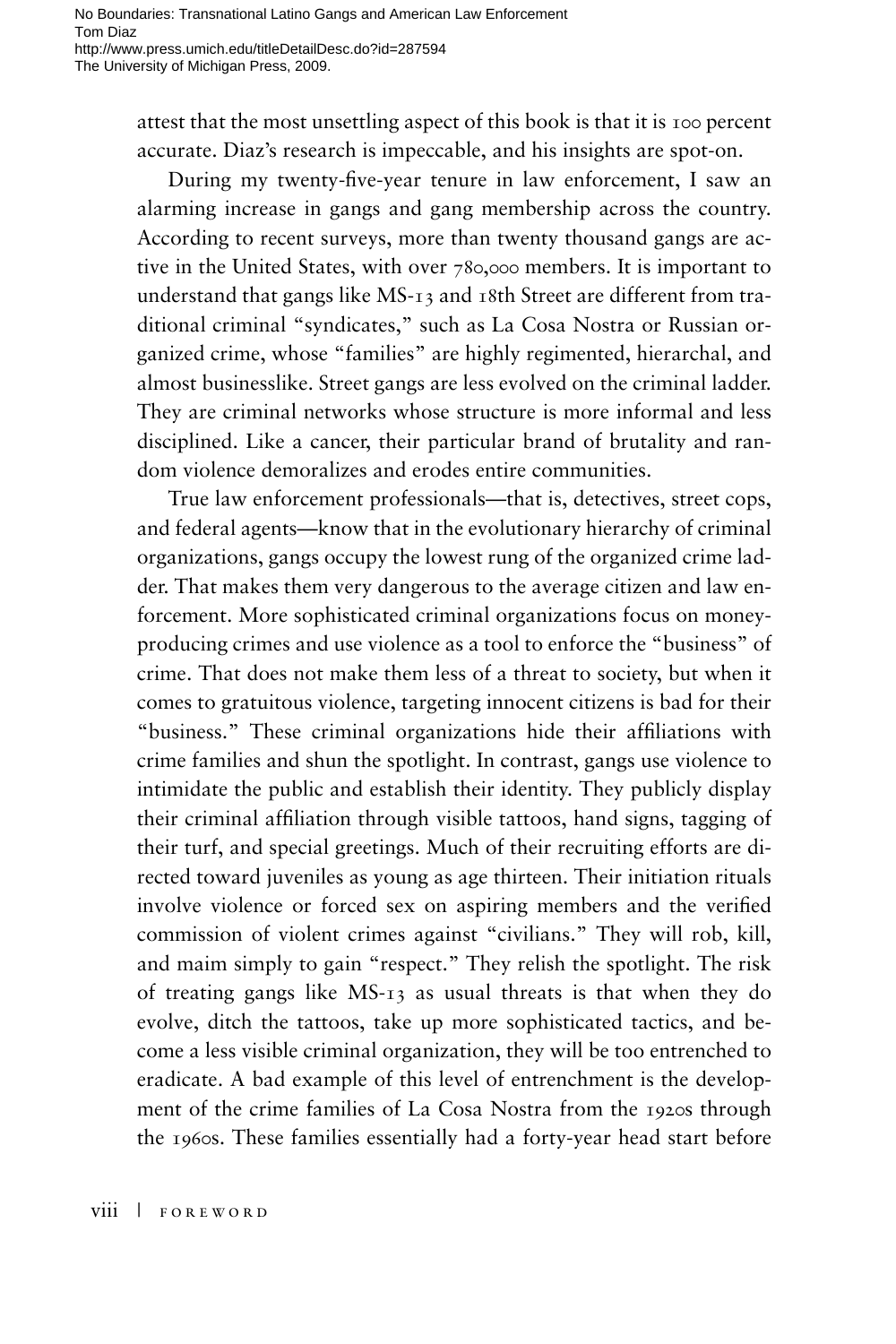No Boundaries: Transnational Latino Gangs and American Law Enforcement Tom Diaz http://www.press.umich.edu/titleDetailDesc.do?id=287594 The University of Michigan Press, 2009.

law enforcement, particularly the FBI, acknowledged their existence and attacked them as organized crime. It took the next thirty-five years to reduce their presence from over thirty active families to less than a dozen.

Diaz very effectively traces the roots of MS-13, which seemed to burst on the scene in 2004, after a series of well-publicized brutal assaults and homicides took place in the quiet, orderly suburbs of Northern Virginia, in the shadow of our nation's capitol. Particularly shocking was the gang slashing of a pregnant sixteen-year-old federal witness whose mutilated body was found near a tranquil stream in the Shenandoah Valley of Virginia. Overnight, the media and the American public awakened to the presence of a machete-wielding criminal network that hit uncomfortably close to their suburban homes.

Ironically, the presence of  $MS-13$  in America is a self-inflicted disease. As Tom Diaz's research points out, the gang has its roots in the Rampart area of South Los Angeles but proliferated through the policy of deportation of these convicted criminals to what one member described to FBI MS-13 Task Force agents as a "paid vacation" in prisons in El Salvador, Guatemala, or Honduras, where they thrived. These facilities are nothing more then gang-controlled universities and training camps. In these "prisons," networks are solidified, members are recruited, doctrine is established, and leaders consolidate their power. During the year 2000, a monthly average of three hundred violent Salvadorian criminals were deported from the United States to El Salvador. Most were MS-13 or 18th Street members. Many of the original Salvatruchans had military training and combat experience as members of the Farabundo Martí National Liberation Front, a Salvadoran rebel group. Upon release, these hardened and better-networked criminals quickly and easily slipped back into the United States and fanned out, establishing new footholds in communities thriving on such industries as meat packing, agriculture, and construction. The story of the notorious MS-13 butcher "El Culiche" (the Tapeworm), is not unusual. He reentered the country after deportation no less then five times, at least twice after killing twenty-eight innocent men, women, and children in an ambush of a busload of passengers traveling the Salvadoran countryside. A State Department report places the number of individual MS-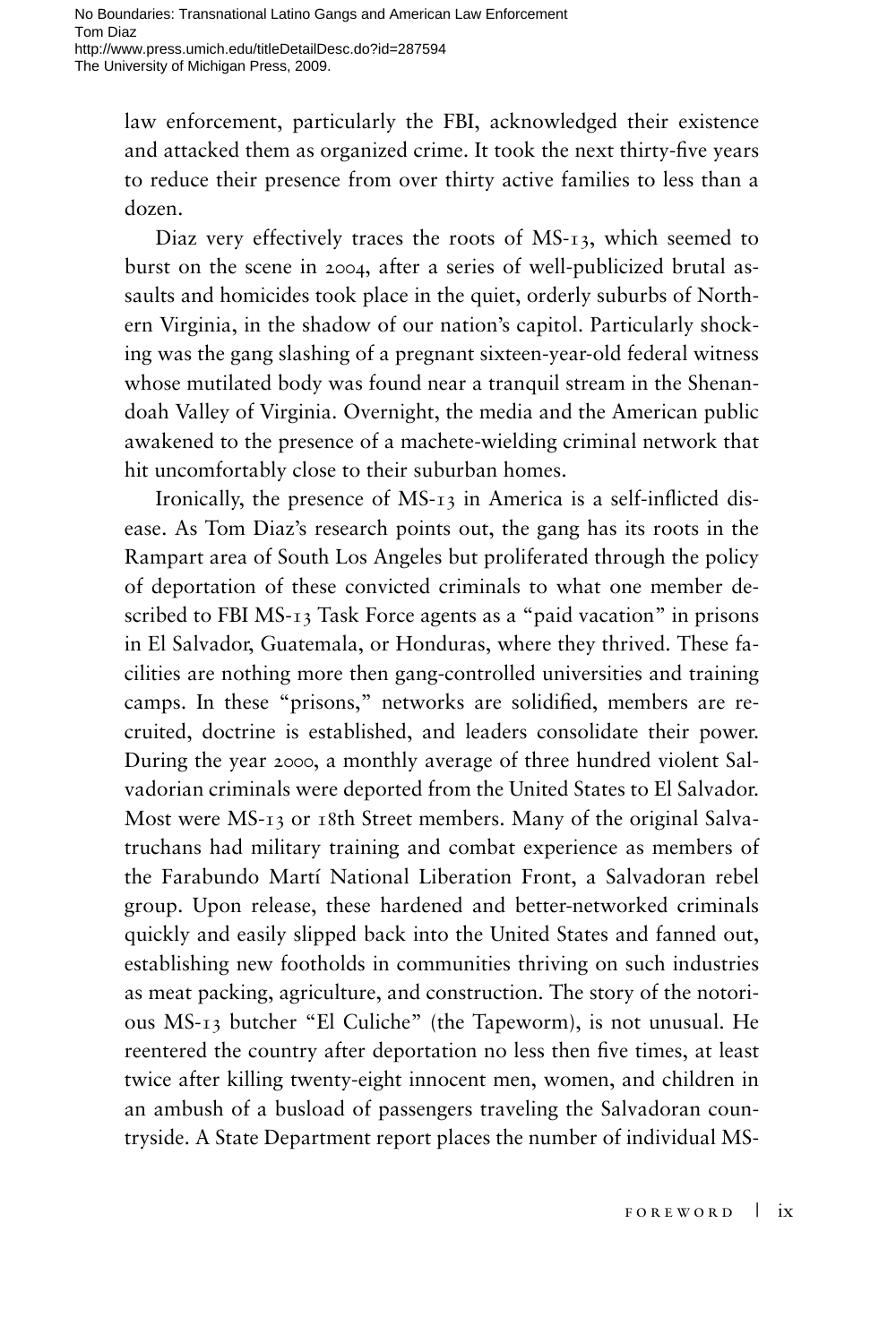13 cliques at more then 250, concentrated in the United States, El Salvador, Mexico, Honduras, and Guatemala. Aggressive government crackdowns like the Mano Dura and Super Mano Dura in the Central American countries had the effect of pushing even more gang members to cross into the United States.

Reading this book from a law enforcement perspective, it is clear that Tom Diaz has worn out some shoe leather—much like a good detective—in gathering facts, not myths or urban legend. As a result, he has produced an accurate and comprehensive look at a grave and present danger to our society. In the three Central American countries of El Salvador, Honduras, and Guatemala, MS-13 has evolved from a criminal network to a destabilizing force, threatening the very rule of law in those countries. Inability to take control of the streets and protect the public from intimidation is a characteristic of a failed nation-state. Unfortunately, in the United States, arguably the most advanced country in the world, there are far too many failed neighborhoods and communities because of gangs, drugs, and violence.

The challenge of reducing gang violence is formidable, and at times, it seems like the government cannot get out of its own way. Diaz effectively exposes the bureaucratic infighting between federal agencies, as well as the administrative obstacles and congressional lethargy in funding coordinated antigang efforts. Part of the infighting stems from a lack of Executive Branch and congressional leadership in addressing the wasteful and counterproductive overlap in the missions of the FBI; the U.S. Bureau of Alcohol, Tobacco, and Firearms; the Drug Enforcement Administration; and the U.S. Bureau of Immigration and Customs Enforcement—all of whom claim a mandate to address gangs. Despite these conditions, Diaz reveals that, regardless of agency affiliation, the line is held by a handful of dedicated state, local, and federal investigators and, of course, street cops. Their efforts, while heroic, needed a cohesive national focus. The impact of going after a transnational criminal network like MS-13 by arresting them one by one is minimal. Only a well-resourced, fully coordinated national effort focused on digging the network up by the roots will have true impact. That was the basis for the formation of the FBI's MS-13 National Gang Task Force, which has already seen dramatic results with racketeering prosecutions of en